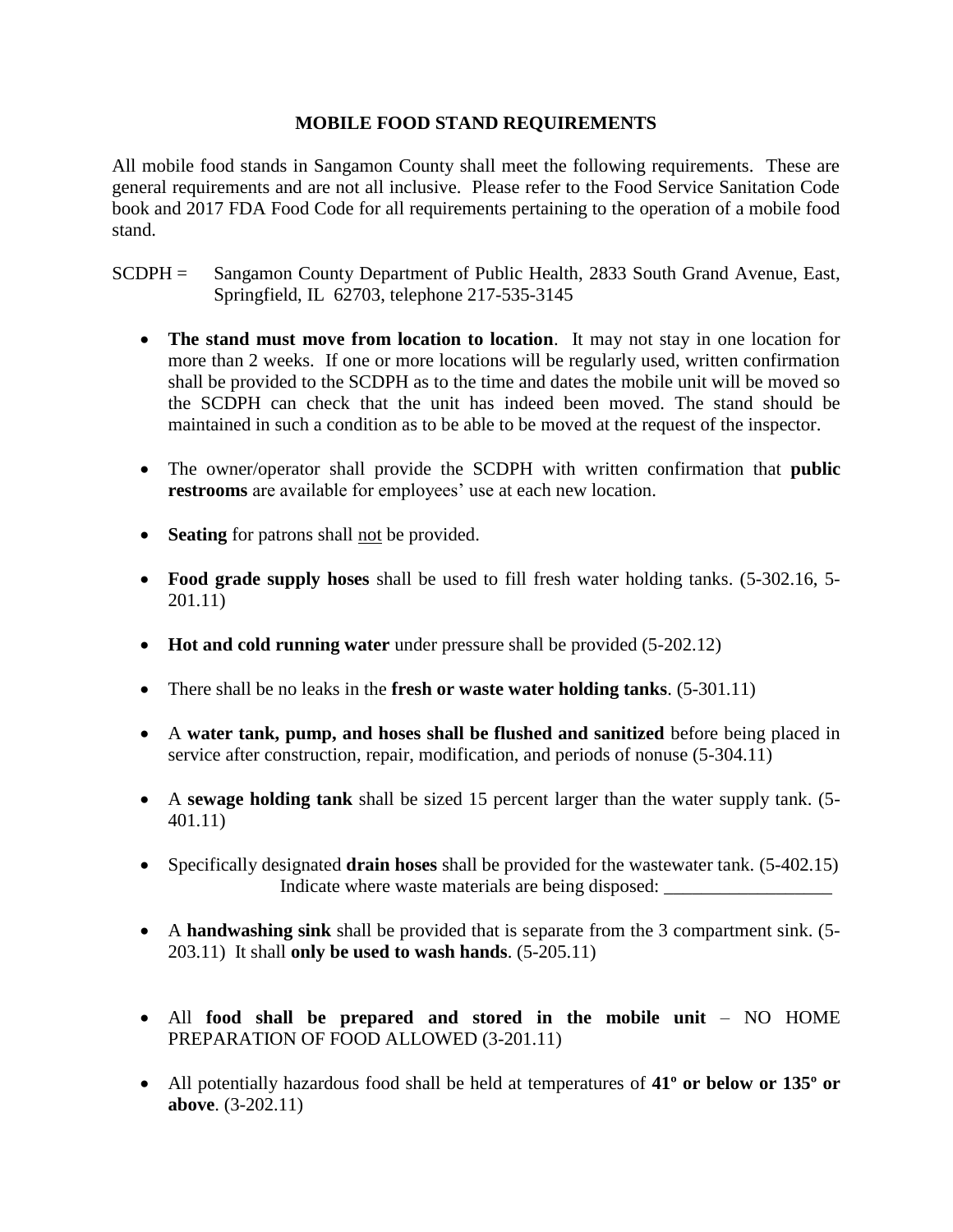- Refrigerators and freezers shall be provided with **thermometers.** They must be readily accessible. (4-204.112)
- Food in refrigerators, freezers, shelves, cabinets, etc. shall be stored in **protected from contamination**. (3-305.11, 3-307.11/misc. sources)
- Food shall be stored a minimum of **6-inches above the floor** in a manner that protects from splash and is easily cleanable. (3-305.11)
- **Food may not be stored in ice** intended for consumption. (3-303.11)
- **Scoops with handles** shall be used in food and ice. The handles of the scoops shall be stored in one of the following manners: in the food or ice with the handle extending up out of the food or ice, on a clean dry surface under a 4-hour cleaning rotation (4-602.11), or in running water-dipping wells. (3-304.12)
- No bare hand contact: gloves, tongs, deli tissue or other suitable utensils shall be used to handle ready-to-eat food such as buns, chips, etc. (3-301.11)
- **Hands and exposed parts of arms shall be washed** properly and prior to handling any food, equipment, single service items, etc. and before putting on gloves. (2- 301.12/procedure, 2-301.14/when)
- **Hair restraints** (hats, hair nets, etc.) shall be worn by all food handlers. (2-402.11)
- Outer clothing of employees shall be clean.  $(2-304.11)$
- **Food and non-food contact surfaces** shall be smooth, durable, non-absorbent and easily cleanable. (4-202.11, 4-101.19)
- A **chemical test kit** (test strips) shall be provided for checking the strength of the sanitizing solution in the  $3<sup>rd</sup>$  compartment of the 3 compartment sink and in the bucket used to sanitize food contact/preparation surfaces. (4-301.14)
- **Sanitizer** (chlorine or quaternary ammonia) shall be provided for sanitizing equipment and utensils. (4-303.11)
- A **bucket of sanitizing solution** shall be provided to clean and sanitize food contact/preparation surfaces. ()
- **Single service items** (disposable plates, cups, eating utensils, bowls, straws, etc.) shall be stored at least 6" off the floor and shall be covered or inverted at all times, even prior to immediate use. Store unused **coffee filters** in closed containers. ()